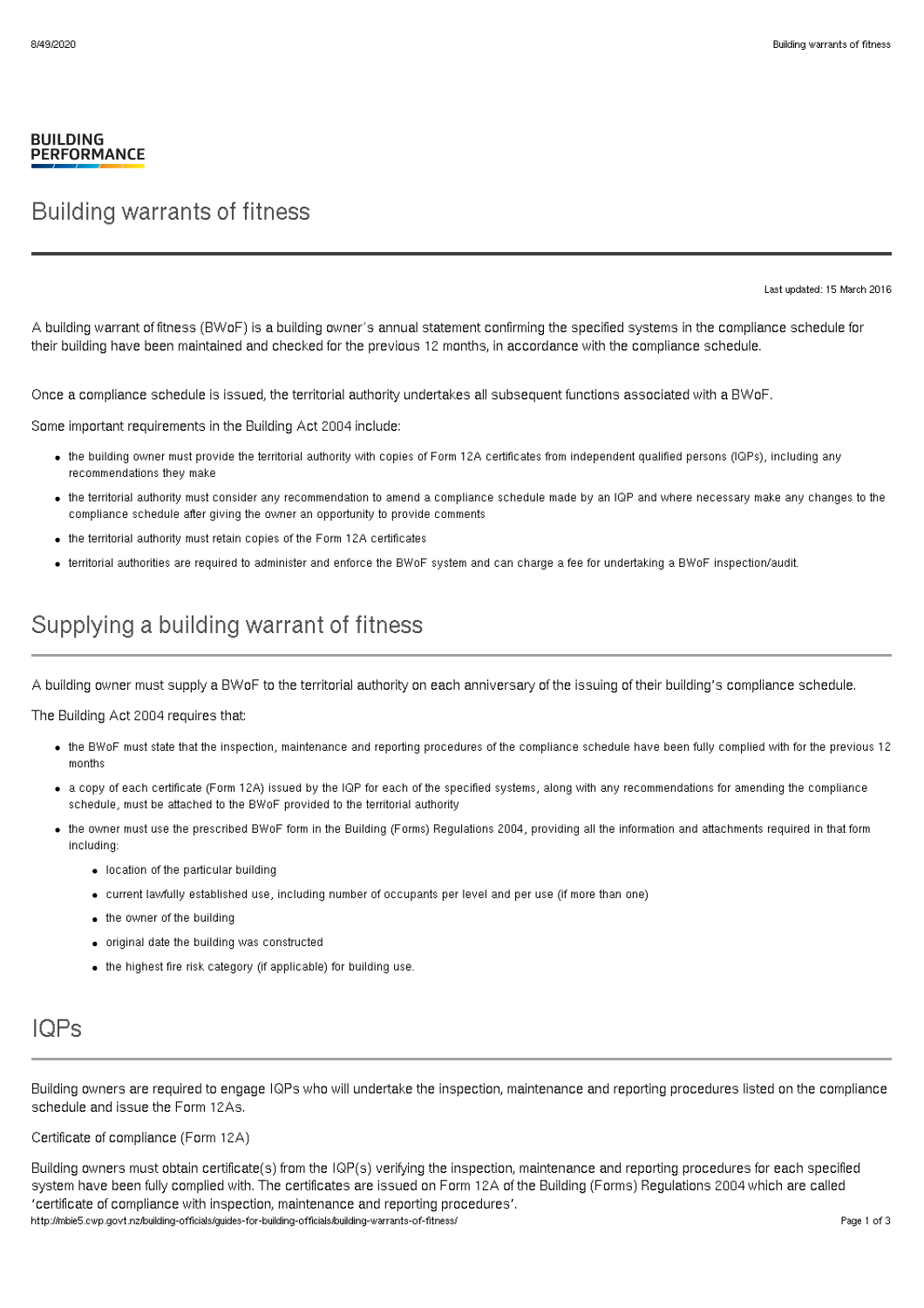The number of Form 12As required to be obtained will depend on the number of specified systems in the building and the number of IQPs required to carry out the procedures. For example, if an IQP is carrying out the procedures for all five specified systems in a building (because he/she is registered by the territorial authority to do so) then he/she may issue one Form 12A covering all specified systems. However, if several IQPs are required then they will each issue a Form 12A covering only the specified system/procedures they are verifying. There may also be scenarios where more than one IQP has carried out procedures for one specified system, for example an IQP is engaged for the first 6 months and another IQP for the final 6months of the compliance schedule year. In this type of scenario, each IQP should issue a Form 12A covering the period of time they carried out procedures within (unless another arrangement has been made).

The territorial authority must retain copies of the Form 12A certificates.

# Role of the territorial authority

### Document review

The territorial authority should review the BWoF and Form 12As provided. This includes making sure:

- the BWoF complies with Form 12 of the Building (Forms) Regulations 2004
- all the Form 12As comply with the Building (Forms) Regulations 2004 and have been filled out correctly
- the Form 12As provided collectively cover the inspection, maintenance and reporting procedures for all the specified systems on the compliance schedule
- the IQP who has signed the Form 12A is registered for the particular specified system.

Where any recommendations have been made by an IQP, the territorial authority must determine whether the compliance schedule needs to be amended, based on those recommendations.

### Inspections

The Act provides for the territorial authority to proactively check a building to ensure a BWoF is correct, and that IQP reports are correct. The territorial authority can charge for this inspection. They can also authorise an agent to undertake this inspection work.

#### Procedures

A territorial authority should have procedures in place for:

- checking BWoF documentation provided
- considering recommendations made by the IQP(s)
- inspecting buildings that have BWoFs
- reminding building owners to supply their BWoF before it is due and following-up any overdue BWoFs.

If the owner requests a change to the inspection, maintenance and reporting procedures of the compliance schedule, the territorial authority must consider the effect of the proposed change on the compliance of the system.

### On-site BWoF audits

A territorial authority should adopt a policy to proactively review a percentage of buildings with BWoFs per year. It is good practice to have a three- to five-year on-site audit cycle (20-33 per cent per annum) and the audit frequency of a given building should reflect the perceived risk for the use of that building. Therefore, for instance, it might be appropriate to have annual audits for budget accommodation (eg backpackers' hostel) and five yearly audits for low-occupancy industrial buildings.

The need for a BWoF audit may also be triggered:

- where a BWoF is overdue or where there is a history of BWoFs being supplied late
- where a building has had no building work done for an extended period of time
- where the BWoF and compliance schedule have not been reviewed for an extended period
- during investigations of dangerous buildings.

Onsite BWoF audits should include a rapid 'walk-through' of the building to visually confirm that all installed specified systems are on the compliance schedule and that the BWoF is displayed correctly.

When renewing BWoFs, a check should be made to determine whether there are any building consents issued to the property that do not have code compliance certificates. If any building consents are outstanding, this is a good time to raise the issue with the owner.